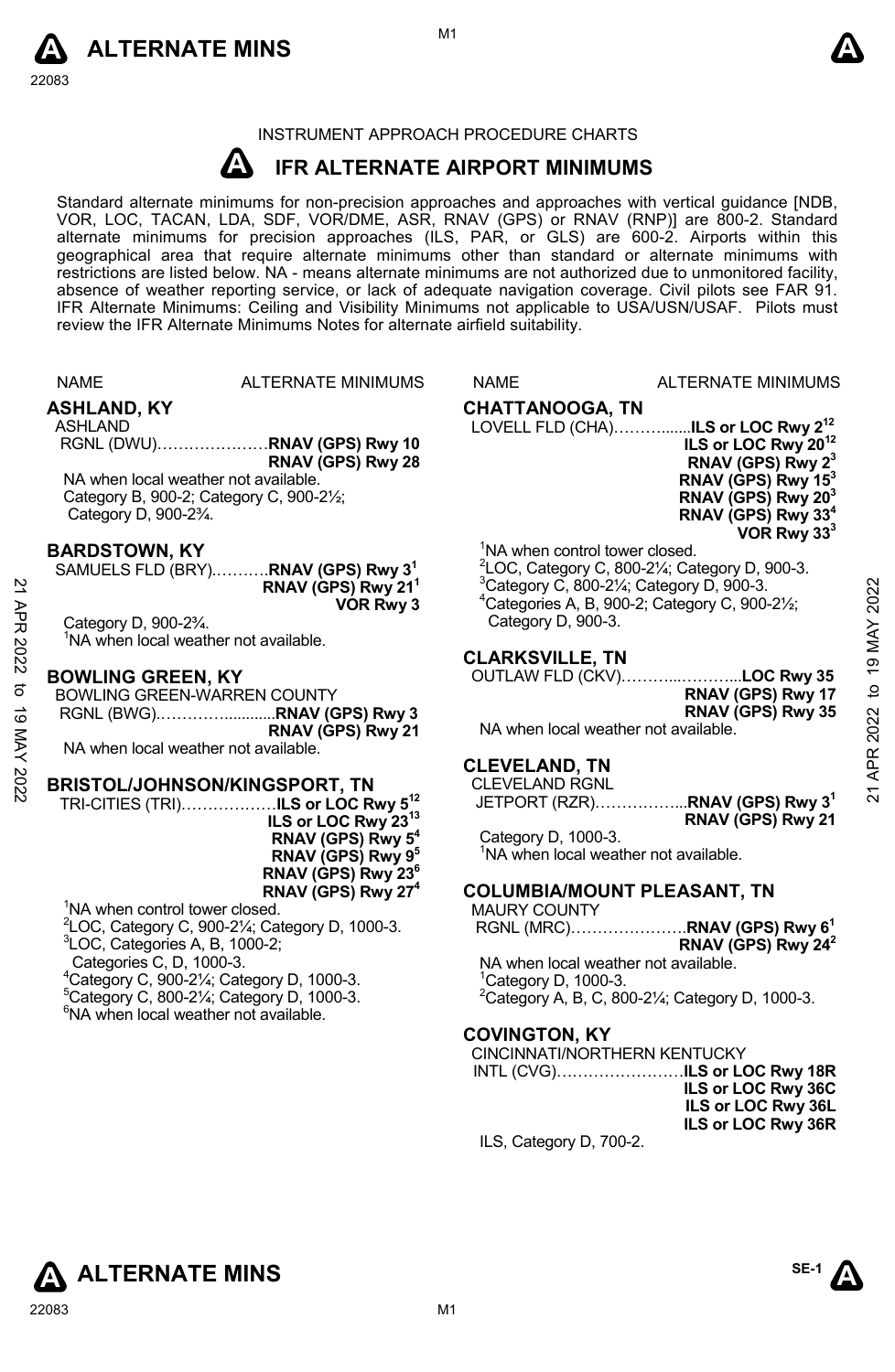

NAME ALTERNATE MINIMUMS NAME ALTERNATE MINIMUMS

# **COVINGTON, TN**

COVINGTON MUNI (M04)……………………..**RNAV (GPS) Rwy 1**  NA when local weather not available. Category D, 800-2¼.

#### **CROSSVILLE, TN**

CROSSVILLE MEML-WHITSON FLD (CSV)…………….......**ILS Y or LOC Y Rwy 26 ILS Z or LOC Z Rwy 26** 

Category D, 700-2.

# **DANVILLE, KY**

STUART POWELL

FLD (DVK)……………………………...**LOC Rwy 31**<sup>1</sup> **RNAV (GPS) Rwy 13 RNAV (GPS) Rwy 311**  NA when local weather not available.

1 Category D, 900-2¾.

#### **DYERSBURG, TN**

DYERSBURG RGNL (DYR)…..**RNAV (GPS) Rwy 4 RNAV (GPS) Rwy 22**  NA when local weather not available.

Category D, 1000-3.

#### **ELIZABETHTON, TN**

ELIZABETHTON

MUNI (0A9)…………………….**RNAV (GPS) Rwy 6**  NA when local weather not available. Categories A, 1500-2; Category B, 1600-2; Category C, 1700-3. 21 APR 2022 to 19 MAY 202221 APR 2022 to 19 MAY 2022

#### **ELIZABETHTOWN, KY**

ADDINGTON FLD (EKX)........…**ILS or LOC Rwy 51 RNAV (GPS) Rwy 52 RNAV (GPS) Rwy 23** NA when local weather not available.

1 LOC, Category D, 1000-3.  $2$ Category D, 1000-3.

# **FLEMINGSBURG, KY**

FLEMING-MASON (FGX)………………….**RNAV (GPS) Rwy 7 RNAV (GPS) Rwy 25**  NA when local weather not available.

#### **FRANKFORT, KY**

|                                      | CAPITAL CITY (FFT) <b>RNAV (GPS) Rwy 7</b> |
|--------------------------------------|--------------------------------------------|
|                                      | RNAV (GPS) Rwy 25                          |
| NA when local weather not available. |                                            |

#### **GALLATIN, TN**

| <b>MUSIC CITY</b> |                      |
|-------------------|----------------------|
|                   |                      |
|                   | RNAV (GPS) Rwy $351$ |
|                   | VOR-A                |

Category D, 800-2¼. <sup>1</sup>NA when local weather not available.

#### **GLASGOW, KY**

GLASGOW MUNI (GLW)……..**RNAV (GPS) Rwy 8 RNAV (GPS) Rwy 261** 

NA when local weather not available. 1 Category D, 900-2¾.

#### **GREENVILLE, TN**

**GREENVILLE**  MUNI (GCY)…………..........….**RNAV (GPS) Rwy 5** NA when local weather not available. Category D, 800-2¼.

### **HARLAN, KY**

TUCKER-GUTHRIE MEML (I35)...………….........……….**RNAV (GPS)-A**  NA when local weather not available. Categories A, B, 1400-2; Category C, 1800-3.

# **HARTFORD, KY**

OHIO COUNTY (JQD)...………**RNAV (GPS) Rwy 3** 

**RNAV (GPS) Rwy 21**  NA when local weather not available.

Category C, 800-2¼.

#### **HAZARD, KY**

WENDELL H FORD (CPF)……...........**LOC Rwy 141 RNAV (GPS) Rwy 142 RNAV (GPS) Rwy 322**   $1$ Category C, 900-2¼; Category D, 900-3.

2 Category C, 900-2¼; Category D, 900-2½.

# **HENDERSON, KY**

**HENDERSON** CITY-COUNTY (EHR)…………**RNAV (GPS) Rwy 9 RNAV (GPS) Rwy 27**  NA when local weather not available.

### **JACKSON, TN**

MC KELLAR-SIPES RGNL (MKL)…………….**ILS or LOC Rwy 21 RNAV (GPS) Rwy 21 RNAV (GPS) Rwy 201 VOR Rwy 22** 

<sup>1</sup>NA when local weather not available.  $2$ Category D, 800-2 $\frac{1}{4}$ .

# **KNOXVILLE, TN**

KNOXVILLE DOWNTOWN ISLAND (DKX)…………………………**LOC Rwy 26**¹ **RNAV (GPS) Rwy 26**²

NA when local weather not available. <sup>1</sup>Categories A, B, 1000-2; Category C, 1000-3. ²Category B, 1000-2; Category C, 1000-2¾. ³Category A, 900-2; Category B, 1000-2; Category C, 1000-2¾.



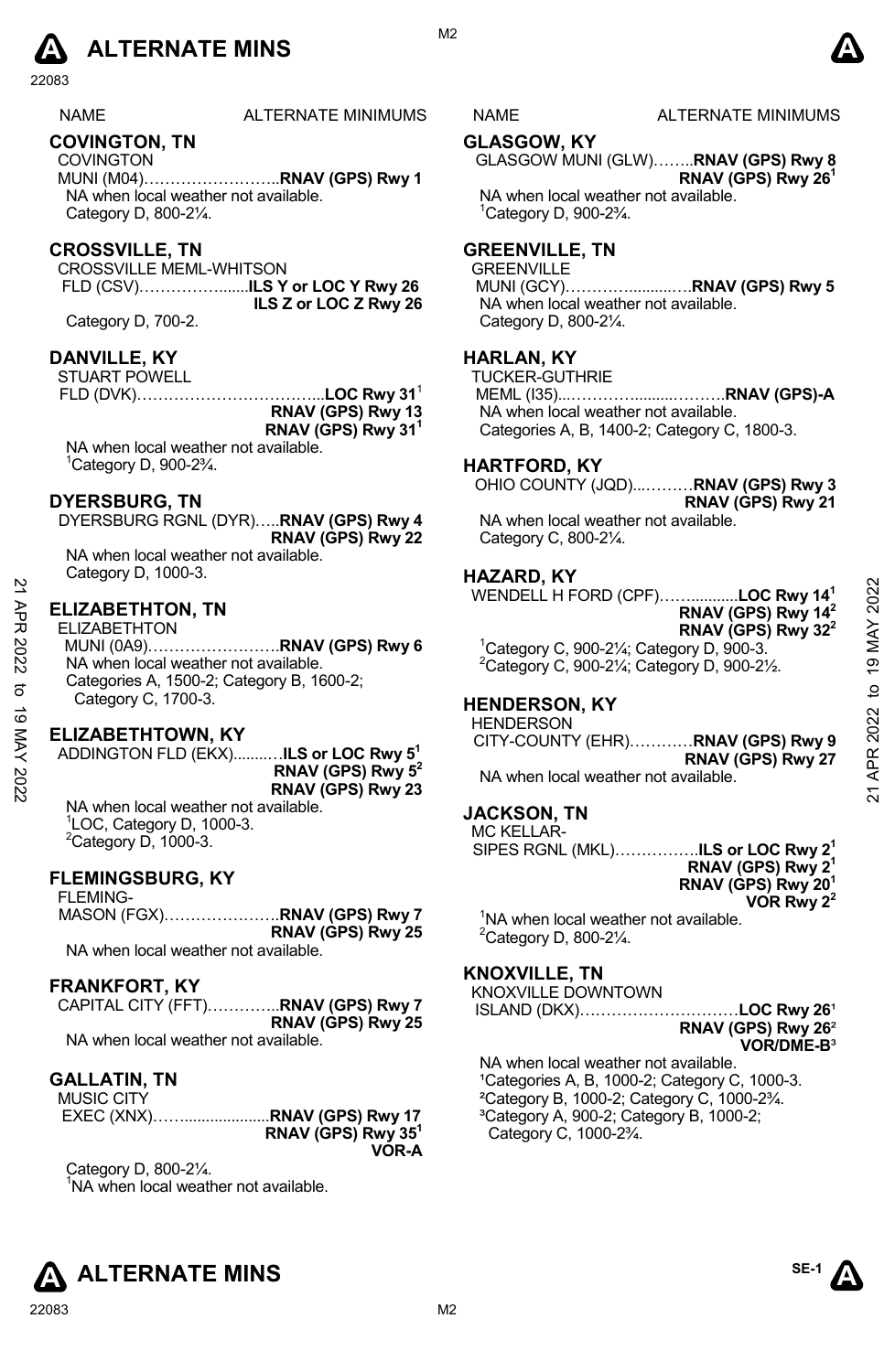

NAME ALTERNATE MINIMUMS NAME ALTERNATE MINIMUMS **KNOXVILLE, TN (CON'T)**  MC GHEE TYSON (TYS)….....**ILS or LOC Rwy 5L1 ILS or LOC Rwy 23L2 ILS or LOC Rwy 23R3 RADAR-14 RNAV (GPS) Rwy 5L5 RNAV (GPS) Rwy 5R5 RNAV (GPS) Rwy 23L5 RNAV (GPS) Rwy 23R5 VOR Rwy 23L5 VOR Rwy 23R5**  1 LOC, Category D, 1000-3.

<sup>2</sup>ILS, Categories B, C, 700-2; Category D, 1000-3; LOC, Category D, 1000-3. 3 LOC, Categories D, E, 1000-3.  $4$ Categories D, E, 1000-3.  $5$ Category D, 1000-3.

#### **LEXINGTON, KY**

BLUE GRASS (LEX).…………..**ILS or LOC Rwy 4 ILS or LOC Rwy 22 RNAV (GPS) Rwy 4 RNAV (GPS) Rwy 9 RNAV (GPS) Rwy 22 RNAV (GPS) Rwy 27 VOR-A** 

NA when local weather not available.

#### **LEXINGTON-PARSONS, TN**

BEECH RIVER RGNL (PVE).………………....**RNAV (GPS) Rwy 1 RNAV (GPS) Rwy 19**  NA when local weather not available. Category D, 800-2¼. NA when local weather not available.<br>
22 **IEXINGTON-PARSONS, TN**<br>
22 **IEXINGTON-PARSONS, TN**<br>
22 **IEXINGTON-PARSONS, TN**<br>
23 **IEXINGTON-PARSONS, TN**<br>
23 **ILS or LOC Rwy 18C<sup>1</sup><br>
22 <b>ILS or LOC Rwy 18C<sup>1</sup><br>
22 <b>ILS or LOC Rw** 

#### **LIVINGSTON, TN**

LIVINGSTON MUNI (8A3)…….**RNAV (GPS) Rwy 3 RNAV (GPS) Rwy 21 VOR/DME Rwy 21** 

NA when local weather not available. Category D, 1000-3.

#### **LONDON, KY**

LONDON/CORBIN/ MAGEE (LOZ).………...............**ILS or LOC Rwy 61 RNAV (GPS) Rwy 62 RNAV (GPS) Rwy 243 VOR Rwy 62** 

NA when local weather not available. 1 LOC, Category B, 900-2; Category C, 900-2½; Category D, 900-2¾.  ${}^{2}$ Category B, 900-2; Category C, 900-2 $\frac{1}{2}$ ; Category D, 900-2¾. 3 Category C, 900-2½; Category D, 900-2¾.

#### **LOUISVILLE, KY**

BOWMAN FLD (LOU).…………......….**NDB Rwy 33 RNAV (GPS) Rwy 24 RNAV (GPS) Rwy 33**  NA when local weather not available.



# **LOUISVILLE, KY (CON'T)**

#### LOUISVILLE MUHAMMAD ALI

 INTL (SDF).………..……..….**ILS or LOC Rwy 17L**<sup>1</sup> **ILS or LOC Rwy 17R**<sup>1</sup> **ILS or LOC Rwy 35R**<sup>1</sup> **LOC Rwy 29 RNAV (GPS) Rwy 29**<sup>2</sup> **RNAV (GPS) Y Rwy 17R**<sup>2</sup> **RNAV (GPS) Y Rwy 35L**<sup>2</sup> **RNAV (GPS) Y Rwy 35R**<sup>2</sup>

<sup>1</sup>LOC, Category D, 900-3.  ${}^{2}$ Category D, 900-3.

#### **MADISONVILLE, KY**

| <b>MADISONVILLE</b> |                   |
|---------------------|-------------------|
|                     |                   |
|                     | RNAV (GPS) Rwy 23 |

NA when local weather not available. Category D, 1000-3.

#### **MARION, KY**

MARION-CRITTENDEN COUNTY JAMES C JOHNSON RGNL (5M9)...........**RNAV (GPS) Rwy 7 RNAV (GPS) Rwy 25**  NA when local weather not available. Category D, 800-2¼.

#### **MEMPHIS, TN**

MEMPHIS INTL (MEM)………...**ILS or LOC Rwy 91** 

**ILS or LOC Rwy 18C1 ILS or LOC Rwy 18L1 ILS or LOC Rwy 18R1 ILS or LOC Rwy 271 ILS or LOC Rwy 36C2 ILS or LOC Rwy 36L2 ILS or LOC Rwy 36R2 RNAV (GPS) Rwy 93 RNAV (GPS) Rwy 273 RNAV (GPS) Rwy 36C3 RNAV (GPS) Rwy 36L3 RNAV (GPS) Rwy 36R3 RNAV (GPS) Z Rwy 18C3 RNAV (GPS) Z Rwy 18L3** 

**RNAV (GPS) Z Rwy 18R3**  <sup>1</sup>LOC, Category D, 800-2¼; Category E, 800-2¾.<br><sup>2</sup>ll S, LOC, Category E, 800, 23⁄  $2$ ILS, LOC, Category E, 800-2 $\frac{3}{4}$ .  $3$ Category D, 800-2 $\frac{1}{4}$ .

#### **MIDDLESBORO, KY**

MIDDLESBORO/

BELL COUNTY (1A6).....……………**RNAV (GPS)-A**  NA when local weather not available. Category A, 1700-2; Category B, 2000-2.



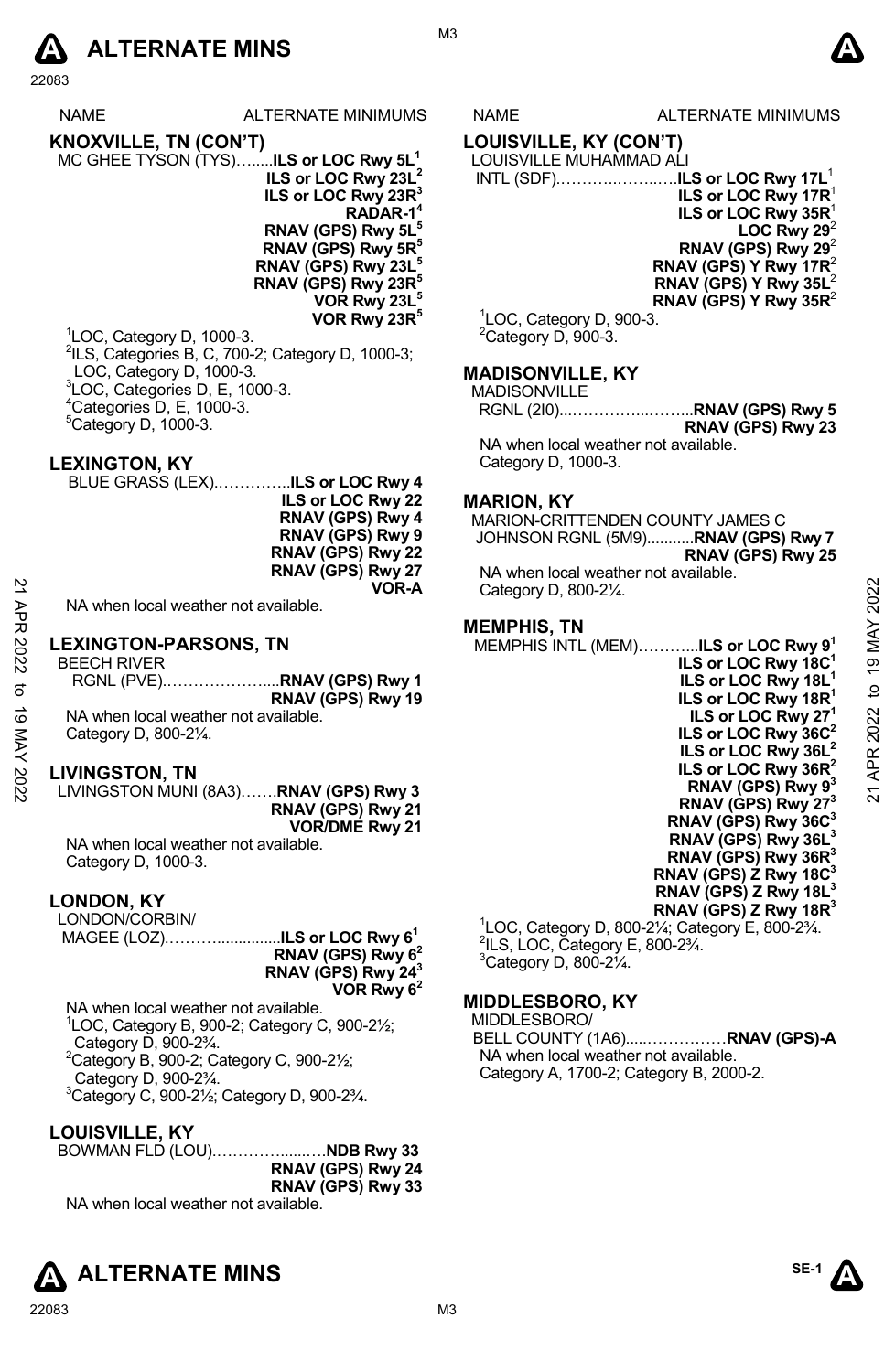

### **MILLINGTON, TN**

MILLINGTON/MEMPHIS (NQA)..…….........................…**ILS or LOC Rwy 22**<sup>12</sup>

**RNAV (GPS) Rwy 4**<sup>3</sup> **RNAV (GPS) Rwy 22**<sup>4</sup> **VOR or TACAN Rwy 22**<sup>4</sup>

<sup>1</sup>NA when control tower closed. 2 LOC, Category D, 800-2¼; Category E, 800-2½. 3  ${}^{3}$ Category D, 800-21⁄4; Category E, 800-21⁄2.  $^{4}$ Category E, 800-2 $\frac{1}{4}$ ;

#### **MONTICELLO, KY**

WAYNE COUNTY (EKQ)……..**RNAV (GPS) Rwy 3 RNAV (GPS) Rwy 21**  NA when local weather not available. Categories A, B, 900-2.

#### **MOREHEAD, KY**

MOREHEAD-ROWAN COUNTY CLYDE A. THOMAS RGNL (SYM).………**RNAV (GPS) Rwy 2 RNAV (GPS) Rwy 20**  NA when local weather not available. Category D, 800-2½.

#### **MURRAY, KY**

| KYLE-OAKLEY                          |                   |
|--------------------------------------|-------------------|
|                                      |                   |
|                                      | RNAV (GPS) Rwy 23 |
| NA when local weather not available. |                   |

#### **NASHVILLE, TN**

| $\tilde{z}$ | <b>WURRAI, NI</b>                         | 'NA when control tower closed.             |           |
|-------------|-------------------------------------------|--------------------------------------------|-----------|
|             | KYLE-OAKLEY                               | $2$ LOC, Category D, 800-2 $\frac{1}{4}$ . | 2022      |
| ЯPR         |                                           |                                            |           |
|             | RNAV (GPS) Rwy 23                         | <sup>3</sup> Category D, 800-21/4.         | 19 MAY    |
|             | NA when local weather not available.      |                                            |           |
| 2022        |                                           | PIKEVILLE, KY                              |           |
|             |                                           | PIKE COUNTY/HATCHER                        |           |
| ಕ           | <b>NASHVILLE, TN</b>                      |                                            |           |
| ಠ           | <b>NASHVILLE</b>                          | RNAV (GPS) Rwy 27                          |           |
|             | INTL (BNA)ILS or LOC Rwy 2C <sup>13</sup> |                                            | $2022$ to |
|             | ILS or LOC Rwy 2L <sup>1</sup>            | Category D, 1000-3.                        |           |
| MAY 2022    | ILS or LOC Rwy 20R <sup>1</sup>           |                                            | APR       |
|             | ILS or LOC Rwy 31 <sup>1</sup>            | PORTLAND, TN                               |           |
|             | ILS or LOC/DME Rwy 2R <sup>1</sup>        | PORTLAND MUNI (1M5)RNAV (GPS) Rwy 1        | ম         |
|             | ILS or LOC/DME Rwy 20L <sup>1</sup>       | RNAV (GPS) Rwy 19                          |           |
|             |                                           | NA when local weather not available.       |           |
|             | RNAV (GPS) Rwy 13 <sup>2</sup>            |                                            |           |
|             | RNAV (GPS) Rwy 20C <sup>2</sup>           | <b>PRESTONSBURG, KY</b>                    |           |
|             | RNAV (GPS) Y Rwy 2C <sup>2</sup>          |                                            |           |
|             | RNAV (GPS) Y Rwy $2L^2$                   | <b>BIG SANDY</b>                           |           |
|             | RNAV (GPS) Y Rwy $2R^2$                   |                                            |           |
|             | RNAV (GPS) Y Rwy 20 $L^2$                 | RNAV (GPS) Rwy 21                          |           |
|             | RNAV (GPS) Y Rwy 20 $R^2$                 | Category D, 900-23/4.                      |           |
|             | RNAV (GPS) Y Rwy 31 <sup>2</sup>          | NA when local weather not available.       |           |
|             |                                           |                                            |           |

1 ILS, Category C, 700-2; Category D, 800-2½; LOC, Category D, 800-2½.  $2$ Category D, 800-2 $\frac{1}{2}$ . <sup>3</sup>NA when local weather not available.

S NAME ALTERNATE MINIMUMS

M4

#### **OWENSBORO, KY**

OWENSBORO/DAVIESS COUNTY

RGNL (OWB).………….......…**ILS or LOC Rwy 3612 RNAV (GPS) Rwy 63 RNAV (GPS) Rwy 183 RNAV (GPS) Rwy 243 RNAV (GPS) Rwy 363 VOR Rwy 64 VOR Rwy 18 VOR Rwy 363** 

NA when local weather not available. <sup>1</sup>NA when control tower closed.  $2^2$ LOC, Category D, 800-2 $\frac{1}{4}$ .  $3$ Category D, 800-2 $\frac{1}{4}$ . 4 Categories C, D, 800-2½.

#### **PADUCAH, KY**

BARKLEY RGNL (PAH)………**ILS or LOC Rwy 512 RNAV (GPS) Rwy 53 RNAV (GPS) Rwy 143 RNAV (GPS) Rwy 233 RNAV (GPS) Rwy 323** 

**VOR Rwy 53 VOR Rwy 233** 

NA when local weather not available. <sup>1</sup>NA when control tower closed.  $2^2$ LOC, Category D, 800-2 $\frac{1}{4}$ .  $3$ Category D, 800-2 $\frac{1}{4}$ .

### **PIKEVILLE, KY**

| PIKE COUNTY/HATCHER |                   |
|---------------------|-------------------|
|                     |                   |
|                     | RNAV (GPS) Rwy 27 |

#### **PORTLAND, TN**

# **PRESTONSBURG, KY**

#### **RICHMOND, KY**

CENTRAL KENTUCKY RGNL (RGA)………………….**RNAV (GPS) Rwy 18** 

**RNAV (GPS) Rwy 36 VOR Rwy 18** 

NA when local weather not available. Category D, 800-2½.

# **ROCKWOOD, TN**

ROCKWOOD MUNI (RKW)……………………..**VOR/DME Rwy 22**  NA when local weather not available. Category D, 1200-3.